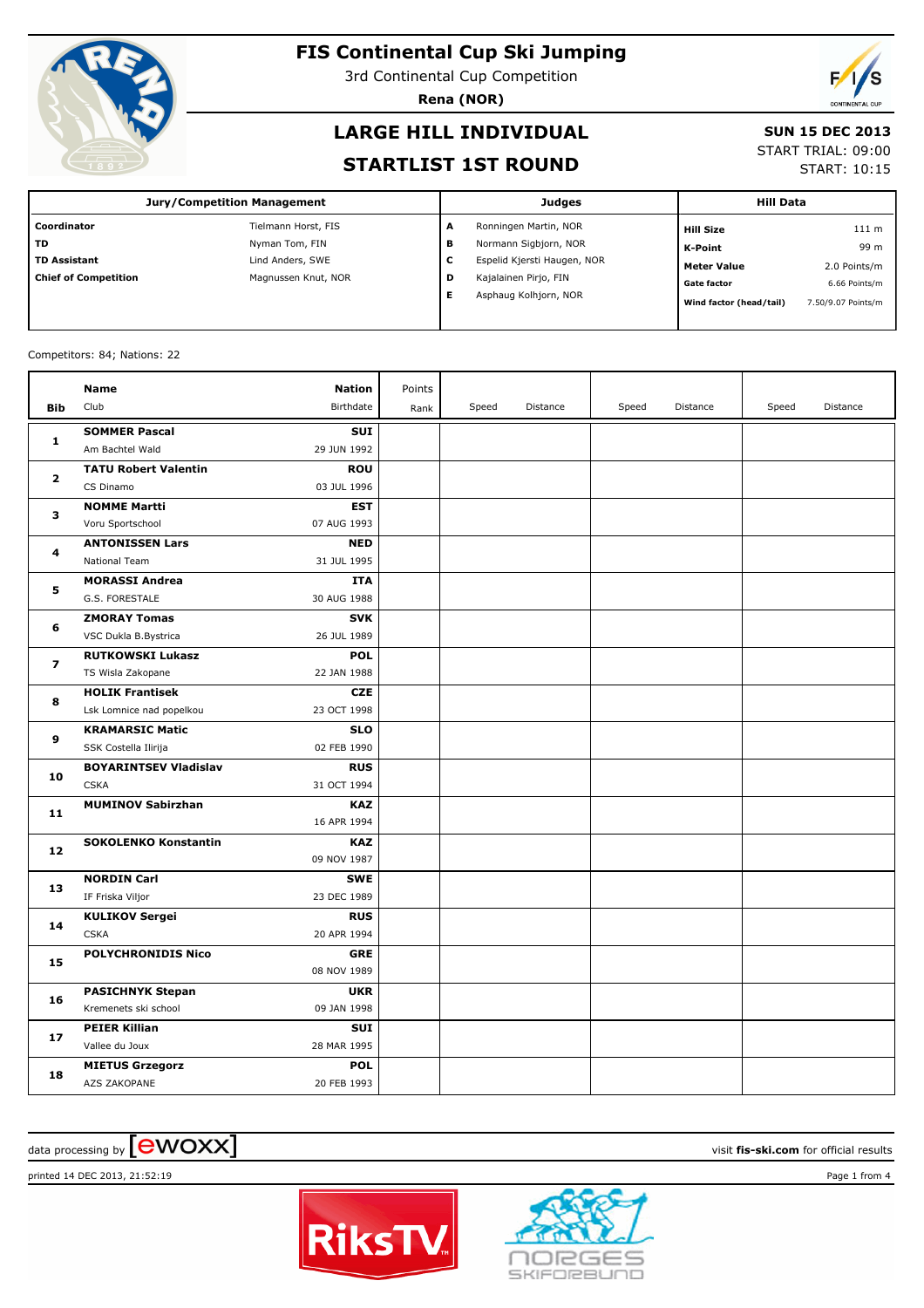

3rd Continental Cup Competition

**Rena (NOR)**



### **LARGE HILL INDIVIDUAL**

### **SUN 15 DEC 2013**

### **STARTLIST 1ST ROUND**

START TRIAL: 09:00 START: 10:15

| Bib | Name<br>Club                                   | Nation<br>Birthdate       | Points | Speed | Distance | Speed | Distance | Speed | Distance |
|-----|------------------------------------------------|---------------------------|--------|-------|----------|-------|----------|-------|----------|
|     |                                                |                           | Rank   |       |          |       |          |       |          |
| 19  | <b>LAMB Chris</b>                              | <b>USA</b>                |        |       |          |       |          |       |          |
|     | Andover Outing Club                            | 21 JUN 1989               |        |       |          |       |          |       |          |
| 20  | <b>KOREK Dusty</b>                             | <b>CAN</b>                |        |       |          |       |          |       |          |
|     | Altius Nordic ski club                         | 14 APR 1995               |        |       |          |       |          |       |          |
| 21  | <b>HACEK Vit</b>                               | <b>CZE</b>                |        |       |          |       |          |       |          |
|     |                                                | 28 JUN 1994               |        |       |          |       |          |       |          |
| 22  | <b>VEREDYUK Volodymyr</b>                      | <b>UKR</b>                |        |       |          |       |          |       |          |
|     | Vorokhta Ski School                            | 07 APR 1993               |        |       |          |       |          |       |          |
| 23  | <b>WOLNY Jakub</b>                             | <b>POL</b>                |        |       |          |       |          |       |          |
|     | Lks Klimczok bystra                            | 15 MAY 1995               |        |       |          |       |          |       |          |
| 24  | <b>EKLUND Simon</b>                            | <b>SWE</b>                |        |       |          |       |          |       |          |
|     | Holmens If                                     | 10 MAY 1996               |        |       |          |       |          |       |          |
| 25  | <b>SAMMELSELG Siim-Tanel</b>                   | <b>EST</b>                |        |       |          |       |          |       |          |
|     | Nomme Sportclub, Lahden Hiihtoseur             | 18 MAY 1993               |        |       |          |       |          |       |          |
| 26  | <b>ROWLEY Matthew</b>                          | <b>CAN</b>                |        |       |          |       |          |       |          |
|     | Altius Nordic Ski Club                         | 04 JUN 1993               |        |       |          |       |          |       |          |
| 27  | <b>KOROLEV Alexey</b>                          | <b>KAZ</b>                |        |       |          |       |          |       |          |
|     | Dynamo                                         | 20 JUN 1987               |        |       |          |       |          |       |          |
| 28  | <b>RHOADS William</b>                          | <b>USA</b>                |        |       |          |       |          |       |          |
|     | <b>UOP Sports Clubs</b>                        | 08 JUN 1995               |        |       |          |       |          |       |          |
| 29  | <b>HORLACHER Kevin</b>                         | <b>GER</b>                |        |       |          |       |          |       |          |
|     | SC Degenfeld                                   | 24 SEP 1989               |        |       |          |       |          |       |          |
| 30  | <b>KARTA Samet</b>                             | <b>TUR</b>                |        |       |          |       |          |       |          |
|     |                                                | 09 SEP 1993               |        |       |          |       |          |       |          |
| 31  | <b>STURSA Vojtech</b>                          | <b>CZE</b>                |        |       |          |       |          |       |          |
|     | Sk Nove mesto na morave                        | 03 AUG 1995               |        |       |          |       |          |       |          |
| 32  | <b>AALST VAN DER Oldrik</b>                    | <b>NED</b>                |        |       |          |       |          |       |          |
|     | <b>National Team</b>                           | 01 DEC 1995               |        |       |          |       |          |       |          |
| 33  | <b>TOROK Eduard</b>                            | <b>ROU</b>                |        |       |          |       |          |       |          |
|     | CSS Dinamo Rasnov                              | 02 MAY 1997               |        |       |          |       |          |       |          |
| 34  | <b>VIRY David</b>                              | <b>FRA</b>                |        |       |          |       |          |       |          |
|     | Xonrupt                                        | 09 MAR 1989               |        |       |          |       |          |       |          |
| 35  | <b>WIT DE Ruben</b><br>National team           | <b>NED</b><br>02 FEB 1995 |        |       |          |       |          |       |          |
|     |                                                |                           |        |       |          |       |          |       |          |
| 36  | <b>PITEA Sorin Iulian</b><br>CSS Dinamo Rasnov | <b>ROU</b><br>07 SEP 1997 |        |       |          |       |          |       |          |
|     | <b>LEJA Krzysztof</b>                          | <b>POL</b>                |        |       |          |       |          |       |          |
| 37  | AZS ZAKOPANE                                   | 21 FEB 1996               |        |       |          |       |          |       |          |
|     | <b>RUDA Adam</b>                               | <b>POL</b>                |        |       |          |       |          |       |          |
| 38  | ZTS Zakucie Zagorz                             | 18 NOV 1995               |        |       |          |       |          |       |          |
|     | <b>KLYMCHUK Andrii</b>                         | <b>UKR</b>                |        |       |          |       |          |       |          |
| 39  | Kremenets Ski School                           | 10 DEC 1994               |        |       |          |       |          |       |          |
|     | <b>KHALEZOV Alexander</b>                      | <b>RUS</b>                |        |       |          |       |          |       |          |
| 40  | <b>CSKA</b>                                    | 02 DEC 1994               |        |       |          |       |          |       |          |
|     | <b>MAEAETTAE Jarkko</b>                        | <b>FIN</b>                |        |       |          |       |          |       |          |
| 41  | Kainuun Hiihtoseura                            | 28 DEC 1994               |        |       |          |       |          |       |          |
|     | <b>KANTYKA Przemyslaw</b>                      | <b>POL</b>                |        |       |          |       |          |       |          |
| 42  | Lks Klimczok bystra                            | 15 DEC 1996               |        |       |          |       |          |       |          |
|     |                                                |                           |        |       |          |       |          |       |          |

data processing by **CWOXX** and  $\overline{C}$  and  $\overline{C}$  and  $\overline{C}$  and  $\overline{C}$  and  $\overline{C}$  and  $\overline{C}$  and  $\overline{C}$  and  $\overline{C}$  and  $\overline{C}$  and  $\overline{C}$  and  $\overline{C}$  and  $\overline{C}$  and  $\overline{C}$  and  $\overline{C}$  and  $\overline{C}$  printed 14 DEC 2013, 21:52:19 Page 2 from 4



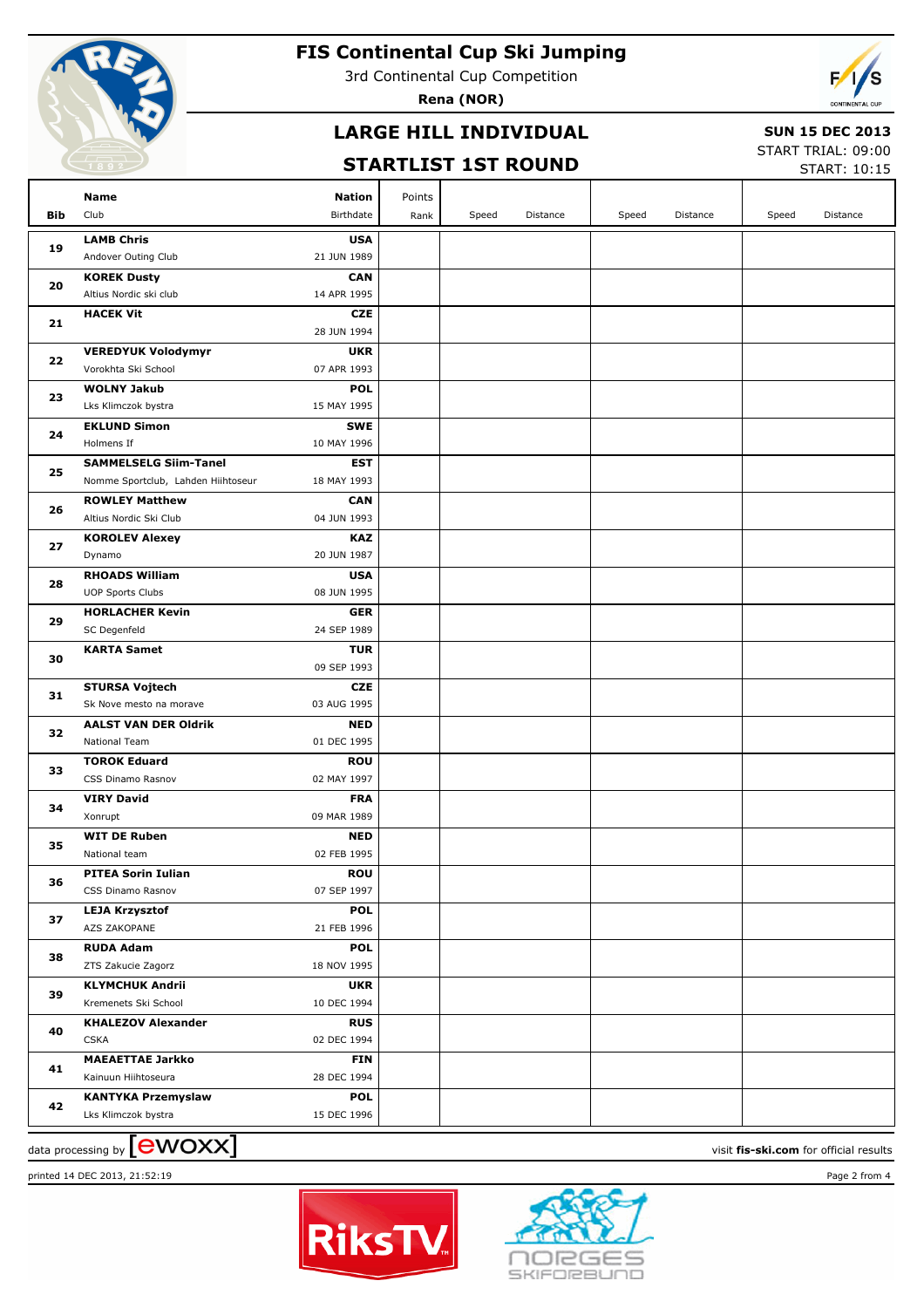

3rd Continental Cup Competition

**Rena (NOR)**

# **LARGE HILL INDIVIDUAL**

# **SUN 15 DEC 2013**

### **STARTLIST 1ST ROUND**

START TRIAL: 09:00  $STAPT: 10:15$ 

|          |                                                                            |                |       |          |       |          |       | JIANI, 10.1J |
|----------|----------------------------------------------------------------------------|----------------|-------|----------|-------|----------|-------|--------------|
|          | Name<br><b>Nation</b>                                                      | Points         |       |          |       |          |       |              |
| Bib      | Club<br>Birthdate                                                          | Rank           | Speed | Distance | Speed | Distance | Speed | Distance     |
|          | <b>MORRICE Trevor</b><br><b>CAN</b>                                        |                |       |          |       |          |       |              |
| 43       | 23 SEP 1991<br>Altius Nordic Ski Club                                      |                |       |          |       |          |       |              |
| 44       | <b>JOHNSON Anders</b><br><b>USA</b>                                        |                |       |          |       |          |       |              |
|          | 23 APR 1989                                                                |                |       |          |       |          |       |              |
|          | <b>LEYHE Stephan</b><br><b>GER</b>                                         |                |       |          |       |          |       |              |
| 45       | 05 JAN 1992<br>SC Willingen                                                |                |       |          |       |          |       |              |
| 46       | <b>EGLOFF Pascal</b><br>SUI                                                |                |       |          |       |          |       |              |
|          | 08 AUG 1992<br>Grabserberg                                                 |                |       |          |       |          |       |              |
| 47       | <b>WOHLGENANNT Ulrich</b><br><b>AUT</b>                                    |                |       |          |       |          |       |              |
|          | SK Kehlegg-Vorarlberg<br>01 AUG 1994                                       |                |       |          |       |          |       |              |
| 48       | <b>MAZOCH Jiri</b><br><b>CZE</b>                                           |                |       |          |       |          |       |              |
|          | TJ Frenstat<br>02 JAN 1990                                                 |                |       |          |       |          |       |              |
| 49       | <b>TUDOR Remus</b><br><b>ROU</b>                                           |                |       |          |       |          |       |              |
|          | CSU Brasov<br>17 MAR 1993                                                  |                |       |          |       |          |       |              |
| 50       | <b>MAYER Nicolas</b><br><b>FRA</b>                                         | $\mathbf{1}$   |       |          |       |          |       |              |
|          | Courchevel<br>06 OCT 1990                                                  | 39.            |       |          |       |          |       |              |
| 51       | <b>ZHAPAROV Radik</b><br><b>KAZ</b>                                        | $\overline{2}$ |       |          |       |          |       |              |
|          | Shvsm Dinamo<br>29 FEB 1984                                                | 37.            |       |          |       |          |       |              |
| 52       | <b>KALINITSCHENKO Anton</b><br><b>RUS</b>                                  | 3              |       |          |       |          |       |              |
| 53<br>54 | 22 JUL 1982                                                                | 35.            |       |          |       |          |       |              |
|          | <b>KLINGA Sebastian</b><br><b>FIN</b><br>Lahden Hiihtoseura<br>26 APR 1992 | 3<br>35.       |       |          |       |          |       |              |
|          | <b>KOIVURANTA Anssi</b><br><b>FIN</b>                                      | 4              |       |          |       |          |       |              |
|          | Kuusamon Erä-Veikot<br>03 JUL 1988                                         | 34.            |       |          |       |          |       |              |
|          | <b>FRENETTE Peter</b><br><b>USA</b>                                        | 5              |       |          |       |          |       |              |
| 55       | New York Ski Ed Foundation<br>24 FEB 1992                                  | 33.            |       |          |       |          |       |              |
|          | <b>GER</b><br><b>QUECK Danny</b>                                           | $\overline{7}$ |       |          |       |          |       |              |
| 56       | WSV 08 Lauscha<br>17 SEP 1989                                              | 29.            |       |          |       |          |       |              |
|          | <b>SEMENIC Anze</b><br><b>SLO</b>                                          | 7              |       |          |       |          |       |              |
| 57       | <b>NSK Trzic Trifix</b><br>01 AUG 1993                                     | 29.            |       |          |       |          |       |              |
|          | <b>FIN</b><br><b>HEISKANEN Sami</b>                                        | 8              |       |          |       |          |       |              |
| 58       | Puijon Hiihtoseura<br>14 OCT 1991                                          | 28.            |       |          |       |          |       |              |
| 59       | <b>SLO</b><br><b>DEZMAN Nejc</b>                                           | 11             |       |          |       |          |       |              |
|          | SK Triglav Kranj<br>07 DEC 1992                                            | 27.            |       |          |       |          |       |              |
| 60       | <b>MAYLAENDER Jan</b><br><b>GER</b>                                        | 12             |       |          |       |          |       |              |
|          | SC Degenfeld<br>29 MAR 1992                                                | 26.            |       |          |       |          |       |              |
| 61       | <b>EISENBICHLER Markus</b><br><b>GER</b>                                   | 13             |       |          |       |          |       |              |
|          | <b>TSV Siegsdorf</b><br>03 APR 1991                                        | 25.            |       |          |       |          |       |              |
| 62       | <b>HAUER Joachim</b><br><b>NOR</b>                                         | 15             |       |          |       |          |       |              |
|          | Bekkelaget SK<br>02 FEB 1991                                               | 22.            |       |          |       |          |       |              |
| 63       | <b>KOCH Martin</b><br><b>AUT</b>                                           | 15             |       |          |       |          |       |              |
|          | SV Villach-Kaernten<br>22 JAN 1982                                         | 22.            |       |          |       |          |       |              |
| 64       | <b>KAELIN Pascal</b><br>SUI<br>Einsiedeln<br>11 JAN 1993                   | 18<br>21.      |       |          |       |          |       |              |
|          | <b>STJERNEN Andreas</b><br><b>NOR</b>                                      | 19             |       |          |       |          |       |              |
| 65       | 30 JUL 1988<br>Sprova IL                                                   | 20.            |       |          |       |          |       |              |
|          | <b>MANDL Ziga</b><br><b>SLO</b>                                            | 21             |       |          |       |          |       |              |
| 66       | SSK Costella Ilirija<br>13 JAN 1990                                        | 19.            |       |          |       |          |       |              |
|          |                                                                            |                |       |          |       |          |       |              |

# $\alpha$  data processing by  $\boxed{\text{ewOX}}$

printed 14 DEC 2013, 21:52:19 Page 3 from 4